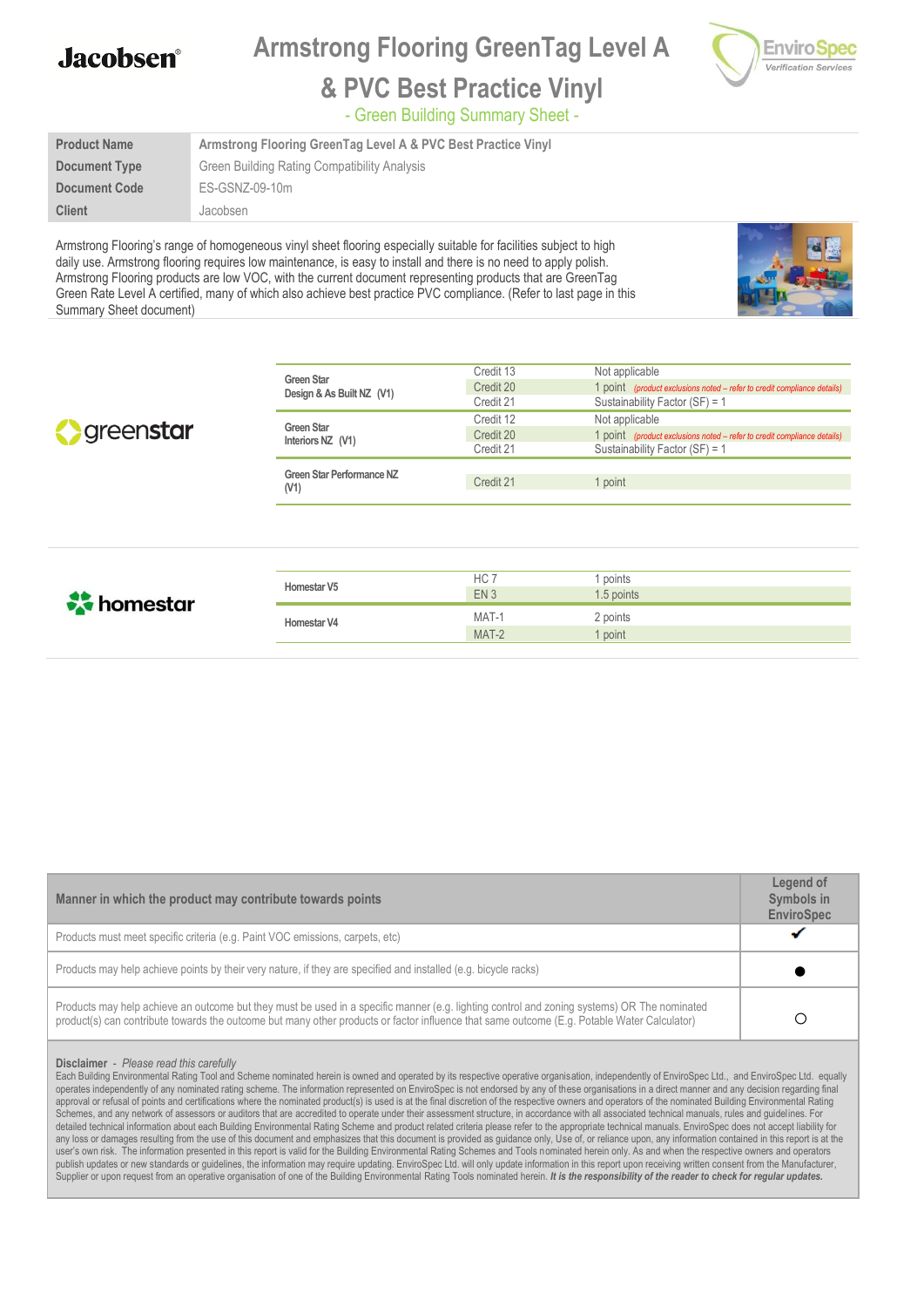## **Armstrong Flooring GreenTag Level A**



# **& PVC Best Practice Vinyl**

| <b>Rating Tool</b>                                | Credit /<br>category | <b>Points</b><br>available | <b>Requirements</b>                                                                                                                                                                                                                                                                                                                                                                                                                                                                                                                                                                                                                                                                                                                                                                                                                                                                                                                                                                                                                                                                                    | Contribution<br>symbol | Contribution<br><b>Potential</b>    | Details of compliance                                                                                                                                                                                                                                                                                                                                                                                                                                                                                                  |
|---------------------------------------------------|----------------------|----------------------------|--------------------------------------------------------------------------------------------------------------------------------------------------------------------------------------------------------------------------------------------------------------------------------------------------------------------------------------------------------------------------------------------------------------------------------------------------------------------------------------------------------------------------------------------------------------------------------------------------------------------------------------------------------------------------------------------------------------------------------------------------------------------------------------------------------------------------------------------------------------------------------------------------------------------------------------------------------------------------------------------------------------------------------------------------------------------------------------------------------|------------------------|-------------------------------------|------------------------------------------------------------------------------------------------------------------------------------------------------------------------------------------------------------------------------------------------------------------------------------------------------------------------------------------------------------------------------------------------------------------------------------------------------------------------------------------------------------------------|
| <b>Green Star</b><br>Design & As Built NZ<br>(V1) | Credit 13            | $\overline{2}$             | This credit rewards the use of low VOC and low<br>formaldehyde interior products and finishes that safeguard<br>occupant health through the reduction in internal air<br>pollutant levels.<br>- 1 point is available where at least 95% of all internally<br>applied paints, adhesives, sealants and carpets meet<br>stipulated 'Total VOC Limits', or, where no paints,<br>adhesives, sealants or carpets are used in the building.<br>- 1 point is available where at least 95% of all engineered<br>wood products meet stipulated formaldehyde limits or no<br>new engineered wood products are used in the building.                                                                                                                                                                                                                                                                                                                                                                                                                                                                               | N/A                    | N/A                                 | Vinyl flooring is excluded from<br>needing to demonstrate low VOC<br>emissions in this Green Star tool.                                                                                                                                                                                                                                                                                                                                                                                                                |
|                                                   | Credit 20            | 3                          | This credit rewards projects that achieve a reduced<br>environmental impact in the sourcing of steel, timber and<br>PVC.<br>Steel - 1 point is available where 95% of the building's steel<br>(by mass) is sourced from a Responsible Steel Maker<br>(manufacturer); and<br>For steel framed buildings - at least 60% of the fabricated<br>structural steelwork is supplied by a responsible steel<br>fabricator/steel contractor.<br>For concrete framed buildings - at least 60% (by mass) of<br>all reinforcing bar and mesh is produced using energy-<br>reducing processed in its manufacture holds Environmental<br>Choice EC-41-15 certification.<br>Timber - 1 point is available where at least 95% (by cost) of<br>all timber used in the building and construction works is<br>either certified by a recognised forest certification scheme,<br>or is from a reused source.<br>PVC - 1 point is available where 90% (by cost) of all<br>permanent formwork, pipes, flooring, blinds and cables in a<br>project are either PVC free, or meet the GBCA's Best<br>Practice Guidelines for PVC. |                        | 1 point                             | Except for the excluded products<br>nominated below, Armstrong<br>Flooring GreenTag certified Vinyl<br>floors hold PVC Best Practice<br>certification and can be used to<br>claim 1 point provided the user<br>also specifies other relevant items<br>to ensure > 90% of overall<br>products by cost comply.<br>Please note following product<br>exclusions that do NOT hold PVC best<br>practice certification:<br>Timberline <sup>®</sup> .<br>Timberline <sup>®</sup> Plus,<br>Translations™,<br>Translations™ Plus |
|                                                   | Credit 21            | 3                          | This credit rewards the selection of products that meet<br>transparency and sustainability requirements. Points are<br>awarded based on the Project Sustainability Value (PSV*)<br>and comparing it with the Project Contract Value (PCV).<br>Benchmarks are:<br>- 1 point is awarded if PSV > 3% of PCV<br>- 1 point is awarded if PSV > 6% of PCV<br>- 1 point is awarded if PSV > 9% of PCV<br>The Project Sustainability Value is the sum of all the<br>compliant product's "Product Sustainability Value" (PSV).<br>The PSV = Sustainability Factor x cost of product                                                                                                                                                                                                                                                                                                                                                                                                                                                                                                                             |                        | Sustainability<br>Factor $(SF) = 1$ | This flooring product holds a level<br>A approved eco-label, therefore<br>the Product Sustainability Value<br>(PSV) can be calculated as :<br>"Product Cost x 1".                                                                                                                                                                                                                                                                                                                                                      |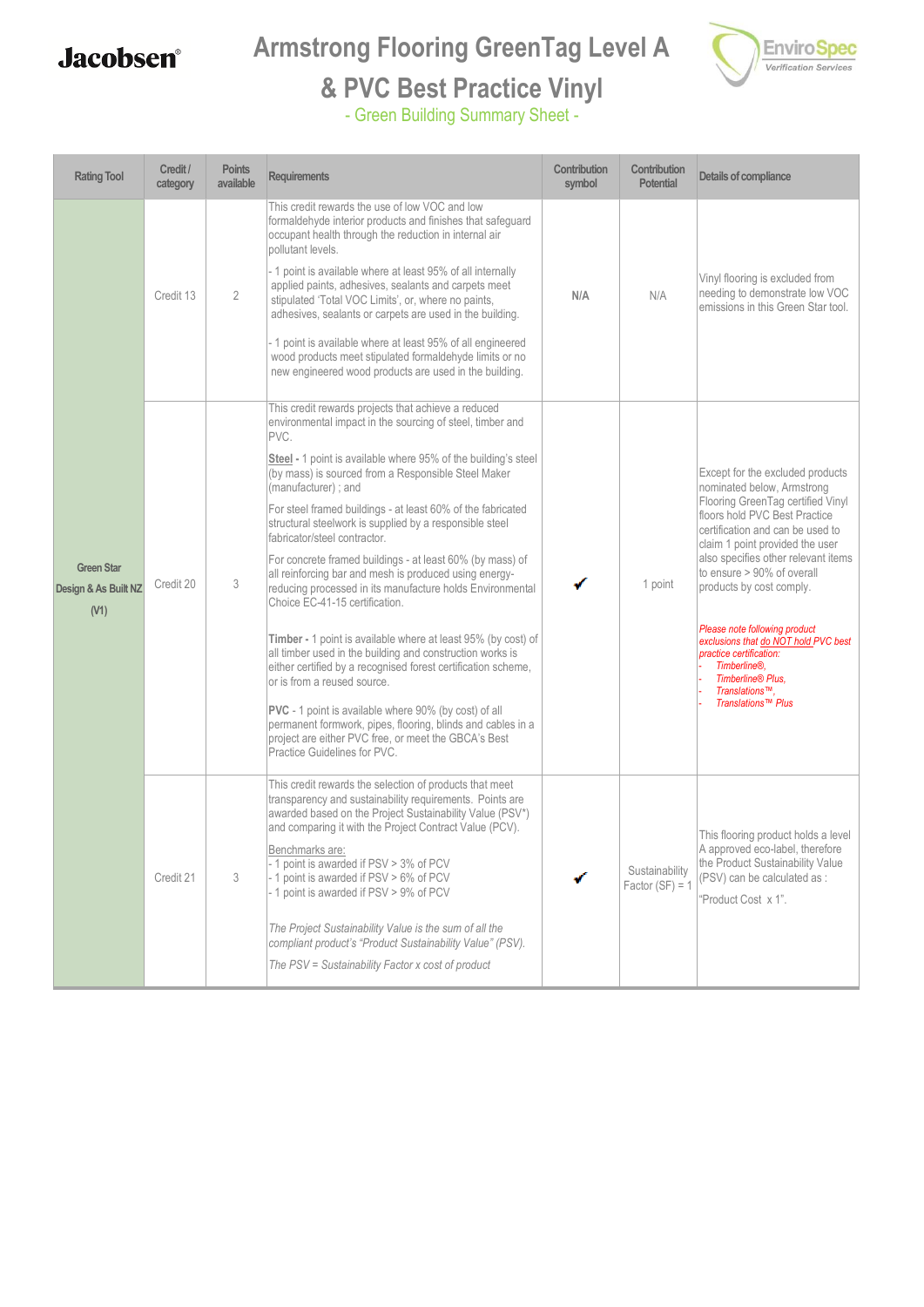## **Armstrong Flooring GreenTag Level A**



## **& PVC Best Practice Vinyl**

| <b>Rating Tool</b>                               | Credit /<br>category | <b>Points</b><br>available | Requirements                                                                                                                                                                                                                                                                                                                                                                                                                                                                                                                                                                                                                                                                                                                                                             | Contribution<br>symbol | Contribution<br><b>Potential</b>    | Details of compliance                                                                                                                                                                                                                                                                                                                                                                                                                                                                                |
|--------------------------------------------------|----------------------|----------------------------|--------------------------------------------------------------------------------------------------------------------------------------------------------------------------------------------------------------------------------------------------------------------------------------------------------------------------------------------------------------------------------------------------------------------------------------------------------------------------------------------------------------------------------------------------------------------------------------------------------------------------------------------------------------------------------------------------------------------------------------------------------------------------|------------------------|-------------------------------------|------------------------------------------------------------------------------------------------------------------------------------------------------------------------------------------------------------------------------------------------------------------------------------------------------------------------------------------------------------------------------------------------------------------------------------------------------------------------------------------------------|
| <b>Green Star</b><br><b>Interiors NZ</b><br>(V1) | Credit 12            | $6\,$                      | This credit rewards the use of plants, as well as low VOC<br>and low formaldehyde interior products and finishes that<br>safeguard occupant health through the reduction in internal<br>air pollutant levels.<br>- 2 points are available where at least 95% of all internally<br>applied paints, adhesives, sealants and carpets meet<br>stipulated 'Total VOC Limits', or, where no paints,<br>adhesives, sealants or carpets are used in the building.<br>2 points are available where at least 95% of all engineered<br>wood products meet stipulated formaldehyde limits or no<br>new engineered wood products are used in the building.<br>- 2 points are available where indoor plants are distributed<br>across the nominated area and are regularly maintained. | N/A                    | N/A                                 | Vinyl flooring is excluded from<br>needing to demonstrate low VOC<br>emissions in this Green Star tool.                                                                                                                                                                                                                                                                                                                                                                                              |
|                                                  | Credit 20            | $\overline{2}$             | This credit rewards projects that achieve a reduced<br>environmental impact in the sourcing of timber and PVC.<br>Timber - 1 point is available where at least 95% (by cost) of<br>all timber used in the building and construction works is<br>either certified by a recognised forest certification scheme,<br>or is from a reused source.<br>PVC - 1 point is available where 90% (by cost) of all<br>permanent formwork, pipes, flooring, blinds and cables in a<br>project are either PVC free, or meet the GBCA's Best<br>Practice Guidelines for PVC.                                                                                                                                                                                                             |                        | 1 point                             | Except for the excluded products<br>nominated below, Armstrong<br>Flooring GreenTag certified Vinyl<br>floors hold PVC Best Practice<br>certification and can be used to<br>claim 1 point provided the user<br>also specifies other relevant items<br>to ensure > 90% of overall<br>products by cost comply.<br>Please note following product<br>exclusions that do NOT hold PVC best<br>practice certification:<br>Timberline®,<br><b>Timberline® Plus.</b><br>Translations™.<br>Translations™ Plus |
|                                                  | Credit 21            | 19                         | This credit rewards the selection of products that meet<br>transparency and sustainability requirements. Points are<br>awarded based on the Project Sustainability Value (PSV*)<br>and comparing it with the Total Materials Cost (TMC).<br>Benchmarks are:<br>- 3.8 points are awarded if PSV > 20% of TMC<br>- 7.2 points are awarded if PSV > 40% of TMC<br>- 11.4 points are awarded if PSV > 60% of TMC<br>- 15.2 points are awarded if PSV > 80% of TMC<br>- 19 points are awarded if PSV = 100% of TMC<br>The Project Sustainability Value is the sum of all the<br>compliant product's "Product Sustainability Value" (PSV).<br>The PSV = Sustainability Factor x cost of product                                                                                |                        | Sustainability<br>Factor $(SF) = 1$ | This flooring product holds a level<br>A approved eco-label, therefore<br>the Product Sustainability Value<br>(PSV) can be calculated as :<br>'Product Cost x 1".                                                                                                                                                                                                                                                                                                                                    |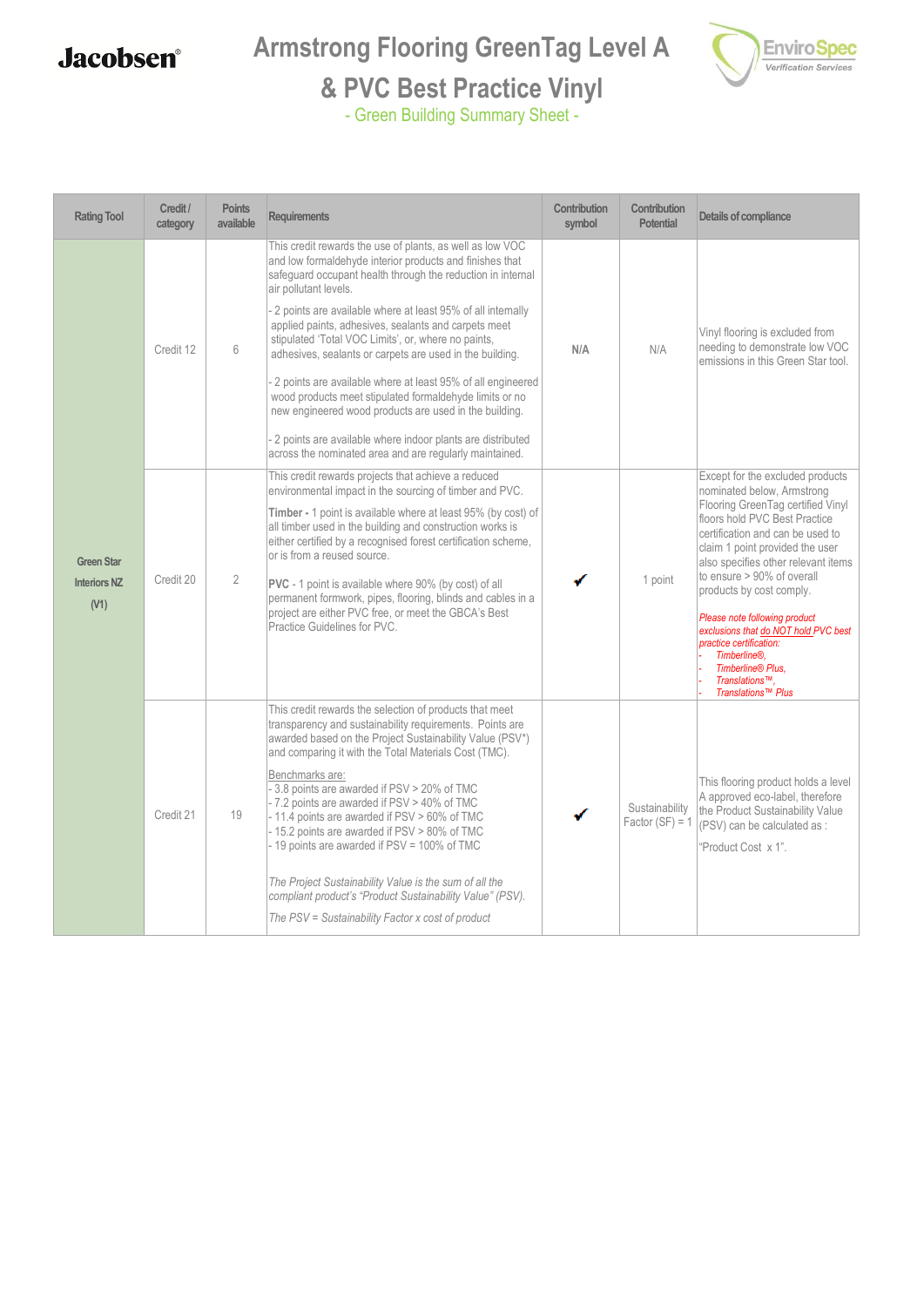## **Armstrong Flooring GreenTag Level A**



#### **& PVC Best Practice Vinyl**

| <b>Rating Tool</b>                          | Credit /<br>category | <b>Points</b><br>available | <b>Requirements</b>                                                                                                                                                                                                                                                                                                                                                                                                                                                                                                                                                                                                                                                                                                                                                                                                                                                                                                                                                                                                                                                                                                                                                                                                                        | Contribution<br>symbol | Contribution<br><b>Potential</b>                                             | Details of compliance                                                                                                                                                                                                                                                       |
|---------------------------------------------|----------------------|----------------------------|--------------------------------------------------------------------------------------------------------------------------------------------------------------------------------------------------------------------------------------------------------------------------------------------------------------------------------------------------------------------------------------------------------------------------------------------------------------------------------------------------------------------------------------------------------------------------------------------------------------------------------------------------------------------------------------------------------------------------------------------------------------------------------------------------------------------------------------------------------------------------------------------------------------------------------------------------------------------------------------------------------------------------------------------------------------------------------------------------------------------------------------------------------------------------------------------------------------------------------------------|------------------------|------------------------------------------------------------------------------|-----------------------------------------------------------------------------------------------------------------------------------------------------------------------------------------------------------------------------------------------------------------------------|
| <b>Green Star</b><br>Performance NZ<br>(V1) | Credit 21            | 3                          | This credit rewards the measurement and reduction of the<br>environmental impacts of materials in building operations,<br>maintenance and upgrades.<br>Benchmarks are:<br>- 1 point is awarded for developing a sustainable<br>procurement framework<br>- 1 point is awarded where the top 3 consumable materials<br>are purchased in accordance with the procurement<br>framework<br>- 1 point is awarded where refurbishment and maintenance<br>materials are purchased in accordance with the<br>procurement framework.<br>Refurbishment materials - This includes at a minimum :<br>Paints adhesives, sealants and carpets (to comply with<br>Green Star V3 "Low emitting materials"),<br>Concrete (to comply with Green Star V3 "Concrete and<br>Aggregate"),<br>Steel (to comply with Green Star V3 "Steel").<br>Note: This credit can. if desired, be extended to include<br>doors, wall finishes and paneling, wall and roof insulation,<br>carpet, floor tiles, ceiling tiles, light fixtures and any other<br>building component owned by the building owner (e.g. roof<br>replacement, built in furniture and joinery, etc)<br>This only applies if the refurbishment work is $>$ \$5/m2,<br>otherwise the credit is deemed N/A |                        | 1 point                                                                      | This product is low VOC emitting<br>and holds a level A approved eco-<br>label, therefore satisfying the<br>credit criteria for low VOC<br>emissions.<br>Note: achieving 1 point here is<br>dependent on the remaining<br>products in the category also<br>being compliant. |
| <b>Homestar V5</b>                          | HC7                  | 4                          | This credit rewards the use of low VOC and low<br>formaldehyde interior products and finishes. The following<br>interior finish categories are worth 1 point each provided ><br>80% of product compliance is achieved: Engineered wood,<br>applied coatings, flooring products, sealants and adhesives.                                                                                                                                                                                                                                                                                                                                                                                                                                                                                                                                                                                                                                                                                                                                                                                                                                                                                                                                    |                        | 1 point<br>(out of 1 points<br>available)                                    | This product is low VOC emitting<br>and holds a level A approved eco-<br>label, therefore satisfying the<br>credit criteria for low VOC<br>emissions.                                                                                                                       |
|                                             | EN <sub>3</sub>      | 10                         | This credit rewards the selection of eco-preferred and<br>responsibly sourced materials, with twelve possible material<br>categories eligible for up to 1.5 points each, provided > 50%<br>of product compliance is achieved based on the relative<br>weighting of individual product ecolabel certifications.                                                                                                                                                                                                                                                                                                                                                                                                                                                                                                                                                                                                                                                                                                                                                                                                                                                                                                                             |                        | 1.5 points<br>(out of 1.5 points<br>available for this<br>material category) | This flooring product holds a level<br>A approved eco-label.                                                                                                                                                                                                                |
| <b>Homestar V4</b>                          | MAT-1                | 10                         | This credit rewards the use of eco-preferred and<br>responsibly sourced materials. Flooring products are one of<br>thirteen possible material categories eligible for 2 points<br>each.                                                                                                                                                                                                                                                                                                                                                                                                                                                                                                                                                                                                                                                                                                                                                                                                                                                                                                                                                                                                                                                    |                        | 2 points<br>(out of 2 points<br>available for floor<br>coverings)            | This flooring product holds a level<br>A approved eco-label.                                                                                                                                                                                                                |
|                                             | MAT-2                | $\overline{4}$             | This credit rewards the use of low VOC and low<br>formaldehyde interior products and finishes. Floor coverings<br>are one of four material categories eligible for 1 point each.                                                                                                                                                                                                                                                                                                                                                                                                                                                                                                                                                                                                                                                                                                                                                                                                                                                                                                                                                                                                                                                           |                        | 1 point<br>(out of<br>1 point available<br>for flooring)                     | This product has low VOC<br>emissions, contributing 1 point.                                                                                                                                                                                                                |